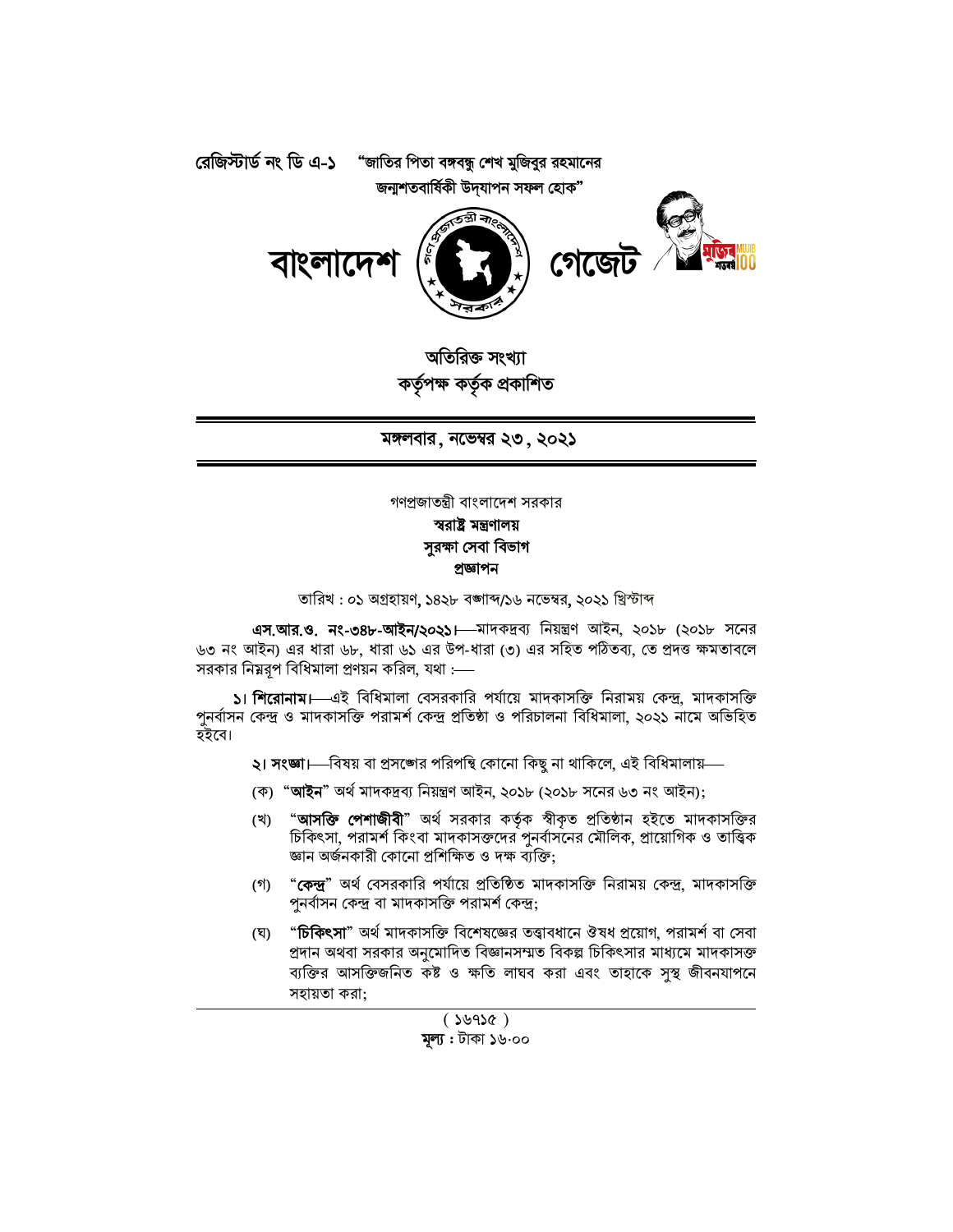- "**তপশিল**" অৰ্থ এই বিধিমালার তপশিল:  $(8)$
- $(\mathfrak{D})$ "**ব্যক্তি**" অর্থে অংশীদারী কারবার, সংঘ, সমিতি, কোম্পানি, কর্পোরেশন, প্রতিষ্ঠান এবং সংবিধিবদ্ধ সংস্থাও অন্তৰ্ভুক্ত হইবে;
- "**মাদকাসক্তি নিরাময় কেন্দ্র**" অর্থ এমন কোনো প্রতিষ্ঠান, যেখানে মল্যের বিনিময়ে (ছ) বা বিনামূল্যে, মাদকাসক্ত ব্যক্তিকে মাদক আসক্তি হইতে বা মাদক নিৰ্ভরশীলতা মুক্ত হইতে চিকিৎসা ও আনুষজ্ঞাক অন্যান্য সহায়তা প্ৰদান করা হয়;
- (জ) "**মাদকাসক্তি পরামর্শ কেন্দ্র**" অর্থ এমন কোনো প্রতিষ্ঠান যেখানে, মূল্যের বিনিময়ে বা বিনামূল্যে মাদকাসক্ত ব্যক্তিকে মাদকাসক্তি হইতে বা মাদক নিৰ্ভরশীলতা মুক্ত হইতে পরামর্শ প্রদান করা হয়:
- (ঝ) "**মাদকাসক্তি পুনর্বাসন কেন্দ্র**" অর্থ এমন কোনো প্রতিষ্ঠান, যেখানে মূল্যের বিনিময়ে বা বিনামূল্যে, মাদকাসক্ত ব্যক্তিকে মাদক আসক্তি হইতে বা মাদক নিৰ্ভৱশীলতা মুক্ত করিয়া অথবা, ক্ষেত্রমত, মাদক আসক্তি হইতে মুক্ত ব্যক্তিকে, সুস্থ সামাজিক ও পারিবারিক জীবনে পুনর্বাসিত হইতে সহায়তা প্রদান করা হয়;
- (ঞ) "**মানসিক রোগ বিশেষজ্ঞ (Psychiatrist)**" অর্থ সরকার কর্তৃক স্বীকৃত কোনো প্রতিষ্ঠান হইতে মানসিক রোগ বিষয়ে স্নাতকোত্তর ডিগ্রিপ্রাপ্ত এবং বাংলাদেশ মেডিকেল এন্ড ডেন্টাল কাউন্সিল (বিএমডিসি) কর্তৃক নিবন্ধনকৃত চিকিৎসক;
- "**লাইসেন্স**" অৰ্থ বিধি ৩ এর অধীন প্রদত্ত লাইসেন্স; (ট)
- "**লাইসেন্সি**" অৰ্থ এই বিধিমালার অধীন লাইসেন্সপ্রাপ্ত কোনো ব্যক্তি; এবং  $(\mathcal{L})$
- "**লাইসেন্সিং কর্তৃপক্ষ**" অর্থ মাদকদ্রব্য নিয়ন্ত্রণ অধিদপ্তরের মহাপরিচালক বা তাহার (ড) নিকট হইতে এতদুদ্দেশ্যে ক্ষমতাপ্ৰাপ্ত কোনো কৰ্মকৰ্তা।

৩। বেসরকারি পর্যায়ে কেন্দ্র প্রতিষ্ঠা ও পরিচালনার লাইসেন্স, ইত্যাদি।—(১) কোনো ব্যক্তি এই বিধিমালার অধীন লাইসেন্স গ্রহণ ব্যতিরেকে বেসরকারি পর্যায়ে মাদকাসক্তি নিরাময় কেন্দ্র বা মাদকাসক্তি পুনর্বাসন কেন্দ্র বা মাদকাসক্তি পরামর্শ কেন্দ্র প্রতিষ্ঠা ও পরিচালনা করিতে পারিবেন না।

(২) মাদকাসক্তি নিরাময়, পুনর্বাসন ও পরামর্শ সংক্রান্ত কার্যক্রম একসাথে একটি কেন্দ্র পরিচালনা করা যাইবে অথবা এক বা একাধিক কার্যক্রম পরিচালনার জন্য পৃথক পৃথক কেন্দ্রও প্রতিষ্ঠা করা যাইবে :

তবে শর্ত থাকে যে, উক্তরপ কার্যক্রম পরিচালনার জন্য সুনির্দিষ্ট লাইসেন্স গ্রহণ করিতে হইবে।

(৩) কেন্দ্র প্রতিষ্ঠা ও পরিচালনা করিবার লাইসেন্সের জন্য লাইসেন্সিং কর্তৃপক্ষের নিকট তপশিল-৩ এর ফরম-ক অনুযায়ী আবেদন করিতে হইবে।

(৪) উপ-বিধি (৩) এর অধীন প্রাপ্ত আবেদনে উল্লিখিত তথ্যাবলির সত্যতা যাচাইয়ের জন্য লাইসেন্সিং কর্তৃপক্ষ, আবেদন প্রাপ্তির ১৫ (পনেরো) দিনের মধ্যে, এতদুদ্দেশ্যে সংশ্লিষ্ট আবেদনটি, ক্ষেত্রমত, জেলা, মেট্রোপলিটন এলাকা বা বিশেষ জোন কার্যালয়ের উপপরিচালকের নিকট প্রেরণ করিবে এবং প্রয়োজনে, অনুরূপ বিষয়ে মতামতের জন্য জেলা প্রশাসক ও জেলা ম্যাজিস্ট্রেটের নিকট প্রেরণ করিতে পারিবে।

(৫) উপ-বিধি (৪) এর অধীন আবেদন প্রাপ্তির ৪৫ (পাঁয়তাল্লিশ) দিনের মধ্যে ক্ষমতাপ্রাপ্ত কর্মকর্তা, আবেদনে উল্লিখিত স্থান সরেজমিনে পরিদর্শন করিবেন এবং প্রাপ্ত তথ্যাবলি পরীক্ষা ও যাবতীয় বিষয়ে অনুসন্ধান করিবার পর লাইসেন্সিং কর্তৃপক্ষের নিকট উক্ত বিষয়ে একটি পূর্ণাঙ্গ প্রতিবেদন প্রেরণ করিবেন।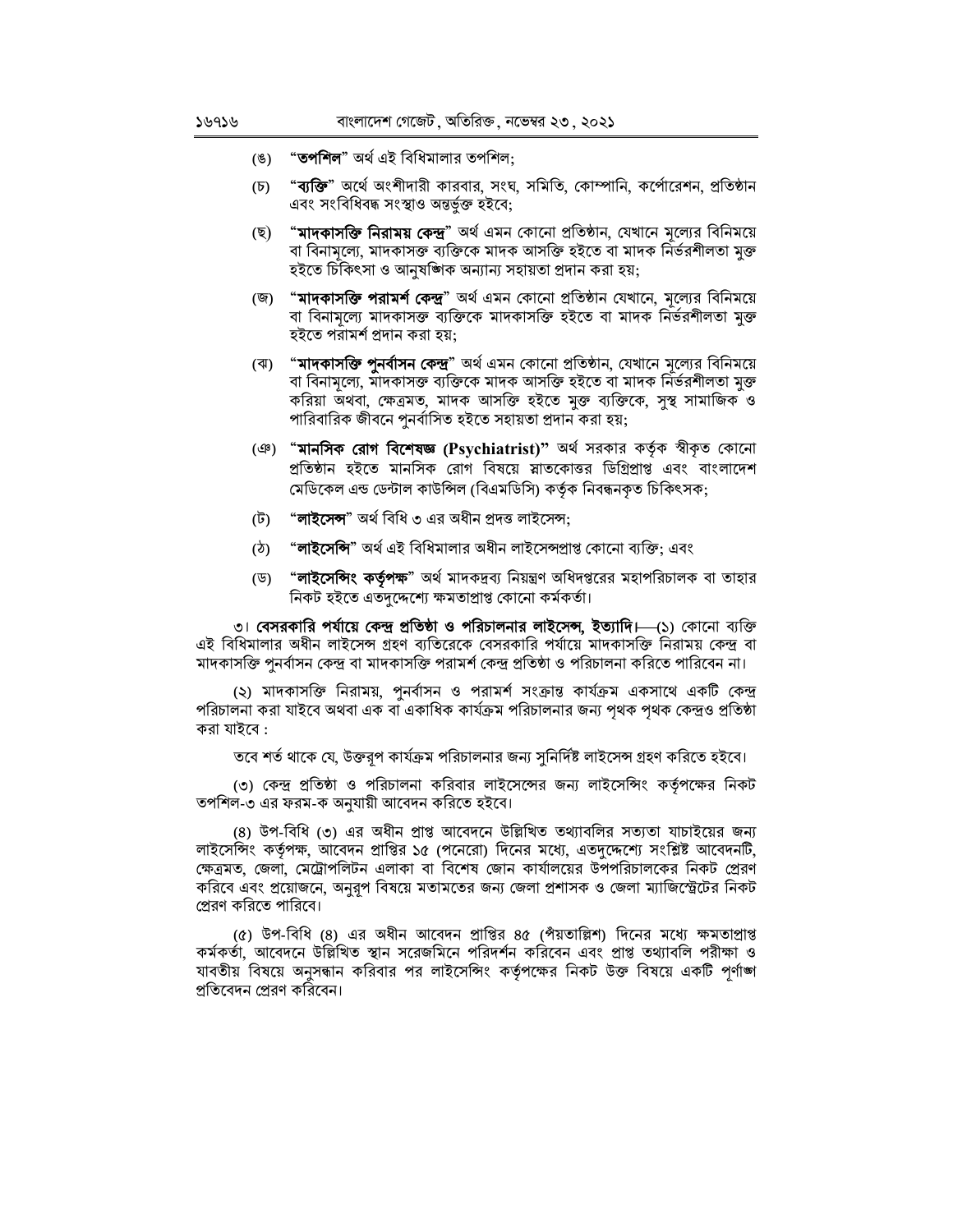(৬) এই বিধির অধীন প্রাপ্ত প্রতিবেদন এবং ক্ষেত্রমত, মতামত পর্যালোচনার পর লাইসেন্সিং কৰ্তৃপক্ষ-

- যদি এই মর্মে সন্তুষ্ট হন যে, আবেদনকারী কেন্দ্র প্রতিষ্ঠা ও পরিচালনার জন্য নির্ধারিত (ক) শর্তাবলি পূরণ করিতে সক্ষম, তাহা হইলে আবেদনকারীকে ৯০ (নব্বই) কার্যদিবসের মধ্যে, তপশিল-১ এ উল্লিখিত লাইসেন্স ফিস প্রাপ্তি সাপেক্ষে, তফসিল-৩ এর ফরম-খ মোতাবেক লাইসেন্স প্রদান করিবে;
- (খ) যদি এইরূপ অভিমত পোষণ করে যে, নির্ধারিত শর্তাবলি পূরণ করিবার জন্য আবেদনকারীকে সুযোগ প্রদান করা সমীচীন, তাহা হইলে সংশ্লিষ্ট শর্তাবলি পূরণের জন্য আবেদনকারীকে অনধিক ৩০ (ত্রিশ) দিন সময় প্রদান করিবে, এবং—
	- (অ) উক্ত সময়ের মধ্যে নির্ধারিত সকল শর্ত প্রতিপালন করিতে আবেদনকারী সক্ষম হইয়াছে মর্মে সন্তুষ্ট হইবার পর পরবর্তী ১৫ (পনেরো) দিনের মধ্যে আবেদন মঞ্জুর করিয়া আবেদনকারীকে, তপশিল-১ এ উল্লিখিত লাইসেন্স ফিস প্রাপ্তি সাপেক্ষে, লাইসেন্স প্রদান করিবে; অথবা
	- (আ) উক্ত সময়ের মধ্যে নির্ধারিত শর্তাবলি পুরণ করিতে আবেদনকারী ব্যর্থ হইলে আবেদন নামঞ্জুর করিয়া আবেদনকারীকে অবহিত করিবে;
- (গ) যদি এইরূপ অভিমত পোষণ করে যে, আবেদনকারী নির্ধারিত শর্তাবলির মধ্যে অধিকাংশ শর্ত পূরণ করিতে সক্ষম হয় নাই এবং আবেদনকারীকে দফা (খ) তে উল্লিখিত সুযোগ প্রদান করা হইলে উক্ত সময়ের মধ্যে অবশিষ্ট শর্তাবলি পূরণ করিতে সক্ষম হইবার সম্ভাবনা নাই, তাহা হইলে আবেদন সরাসরি নামঞ্জুর করিয়া ১৫ (পনেরো) দিনের মধ্যে আবেদনকারীকে অবহিত করিবে।

(৭) এই বিধির অধীন লাইসেন্সিং কর্তৃপক্ষ কর্তৃক প্রদত্ত কোনো আদেশ বা সিদ্ধান্ত দ্বারা কোনো ব্যক্তি সংক্ষুৰ হইলে তিনি উক্ত আদেশ বা সিদ্ধান্ত প্ৰদানের তারিখ হইতে ৩০ (ত্রিশ) দিনের মধ্যে সরকারের নিকট আপীল করিতে পারিবেন এবং উক্ত আপীলে সরকার কর্তৃক প্রদত্ত সিদ্ধান্ত চূড়ান্ত বলিয়া গণ্য হইবে।

(৮) উপ-বিধি (৬) এর অধীন প্রদেয় লাইসেন্স ফিস "সরকারি রাজস্ব বিবিধ খাত (কোড নম্বর ৩-৭৩৭৩-০০০০-২৬৮১)" এ ট্রেজারী চালানের মাধ্যমে বাংলাদেশ ব্যাংক অথবা সরকার কর্তৃক নির্ধারিত যে কোনো তফসিলী ব্যাংকে জমা প্রদান করিতে হইবে।

৪। **লাইসেন্সের সাধারণ শর্তাবলি, ইত্যাদি।—**(১) মাদকাসক্তি নিরাময় ও পুনর্বাসন কেন্দ্র প্রতিষ্ঠা ও পরিচালনার জন্য নিম্নবর্ণিত শর্ত পালন করিতে হইবে, যথা :—

- (ক) সুরক্ষিত পাকা বাড়িতে পর্যাপ্ত আলো বাতাসের সুবিধাসহ নিরিবিলি, সুন্দর ও ধমপানমুক্ত পরিবেশ থাকিতে হইবে, তবে প্রয়োজনে ধূমপায়ী রোগীদের ক্ষেত্রে ধূমপানের জন্য পৃথক কক্ষ রাখা যাইবে;
- (খ) বারান্দা ও অন্যান্য কমন স্পেসসহ জনপ্রতি ন্যূনতম আশি বর্গফুট জায়গা ও পর্যাপ্ত নিরাপত্তার ব্যবস্থা থাকিতে হইবে;
- (গ) বহুতল ভবনের পঞ্চম বা তদূর্ধ্ব তলায় কেন্দ্র অবস্থিত হইলে গমনাগমনের জন্য লিফটের ব্যবস্থা থাকিতে হইবে;
- (ঘ) কেন্দ্রের গুরুত্বপূর্ণ স্থানে পর্যাপ্ত সংখ্যক অগ্নিনির্বাপক যন্ত্র থাকিতে হইবে;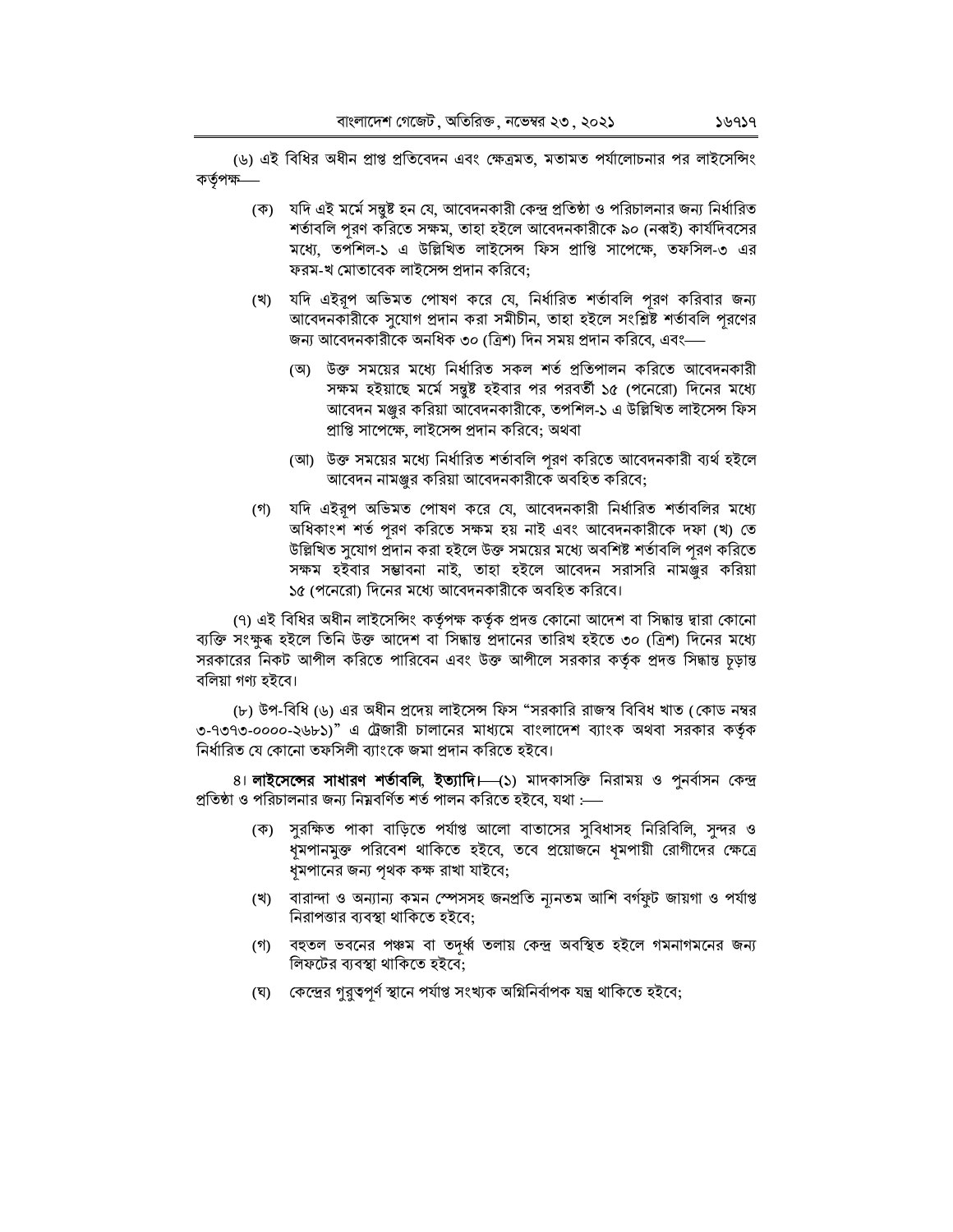- প্রতি ১০ (দশ) বেডের জন্য পর্যাপ্ত পানি সরবরাহসহ ন্যনতম একটি টয়লেট, বাথরুম (ঙ) এবং সুপেয় পানির ব্যবস্থা থাকিতে হইবে;
- প্রতি ৩০ (ত্রিশ) বেডের জন্য একজন সার্বক্ষণিক চিকিৎসক, একজন সার্বক্ষণিক বা  $(\mathfrak{d})$ খডকালীন মানসিক রোগ বিশেষজ্ঞ (Psychiatrist), একজন কাউন্সেলর, দুইজন প্রশিক্ষণপ্রাপ্ত নার্স বা বয় ও একজন পরিচ্ছন্নতাকর্মী থাকিতে হইবে, তবে প্রয়োজনে এক বা একাধিক আসক্তি পেশাজীবী নিয়োগ করা যাইবে;
- (ছ) প্রতি ৩০ (ত্রিশ) বেডের জন্য তপশিল-২ অনুযায়ী জীবনরক্ষাকারী উপকরণ ও অত্যাবশ্যক ঔষধপত্র থাকিতে হইবে;
- (জ) লাইসেন্সি বা তাহার নিযুক্ত পরামর্শ প্রদানকারীকে—
	- (অ) মনোবিজ্ঞানে স্নাতক বা সমমানের ডিগ্রিধারী অথবা মাসসিক রোগ বিশেষজ্ঞ (Psychiatrist) বা মানসিক স্বাস্থ্যসেবায় নিয়োজিত পেশাজীবী বা সাইকোলজিস্ট হইতে হইবে;
	- (আ) মাদকাসক্তি চিকিৎসা সম্পর্কে অভিজ্ঞতাসহ এম.বি.বি.এস. ডিগ্রিধারী হইতে হইবে: অথবা
	- (ই) মাদকাসক্তি নিরাময় সম্পর্কে অভিজ্ঞতাসম্পন্ন ন্যনতম স্নাতক বা সমমানের ডিগ্রিধারী হইতে হইবে।
- (ঝ) রোগীর কেস হিস্ট্রি সংরক্ষণসহ, প্রযোজ্য ক্ষেত্রে, চিকিৎসা সংক্রান্ত যাবতীয় তথ্য সংরক্ষণের আধুনিক সুবিধা থাকিতে হইবে;
- ঞে) প্রযোজ্য ক্ষেত্রে মাদকাসক্ত ব্যক্তির প্রাথমিক পরীক্ষা-নিরীক্ষার সুবিধার্থে কেন্দ্রটিকে কোনো অনুমোদিত ডায়াগনস্টিক সেন্টার বা প্যাথলজিক্যাল ল্যাবরেটরির সহিত অধিভুক্ত (affiliated) থাকিতে হইবে, যাহাতে সহজেই সংশ্লিষ্ট ব্যক্তির রক্ত, কফ, মলমূত্র, ইত্যাদি পরীক্ষা করা যায়;
- (ট) তেন্দ্রে উপযুক্ত পরামর্শের (একক বা দলগত) ব্যবস্থা থাকিতে হইবে এবং মানসিক বিনোদনের জন্য অভ্যন্তরীণ খেলাধুলার ব্যবস্থা, পত্রিকা, ম্যাগাজিন, টেলিভিশন, ইত্যাদির সুবিধা থাকিতে হইবে এবং কাউন্সেলিং এর জন্য অনূর্ধ্ব ২০ (বিশ) জনের উপযোগী একটি ক্লাসরুমের ব্যবস্থা থাকিতে হইবে;
- (ঠ) চিকিৎসার স্বার্থে কোনো মাদকদ্রব্য ব্যবহার করা হইলে কেন্দ্রের অনুকূলে উপযুক্ত কর্তৃপক্ষের লাইসেন্স থাকিতে হইবে; এবং
- (ড) ভর্তিকৃত ব্যক্তিদের জন্য খাবারের মেনু পুষ্টি বিশেষজ্ঞের পরামর্শক্রমে মহাপরিচালক বা তাহার নিকট হইতে ক্ষমতাপ্রাপ্ত কর্মকর্তা কর্তৃক অনুমোদিত হইতে হইবে।
- কোনো কেন্দ্র একই সঙ্গে শিশু, মহিলা ও পুরুষ মাদকাসক্ত রোগীদের চিকিৎসা সেবা  $(\overline{v})$ প্রদান বা পুনর্বাসন বিষয়ক কার্যক্রম পরিচালনা করিতে চাহিলে লাইসেন্স গ্রহণের পূর্বে উহা মাদকদ্রব্য নিয়ন্ত্রণ অধিদপ্তরকে অবহিত করিতে হইবে এবং অনুরূপ ক্ষেত্রে—
	- (অ) শিশু, মহিলা ও পুরুষের জন্য পৃথক আবাসন, খাওয়া এবং ক্লাসরুমের ব্যবস্হা থাকিতে হইবে;
	- (আ) শিশু, মহিলা ও পুরুষের জন্য স্বতন্ত্র ব্যবস্থাপনা থাকিতে হইবে; এবং
	- (ই) একই ফ্লোরে শিশু, মহিলা ও পুরুষ মাদকাসক্ত রোগী রাখা যাইবে না।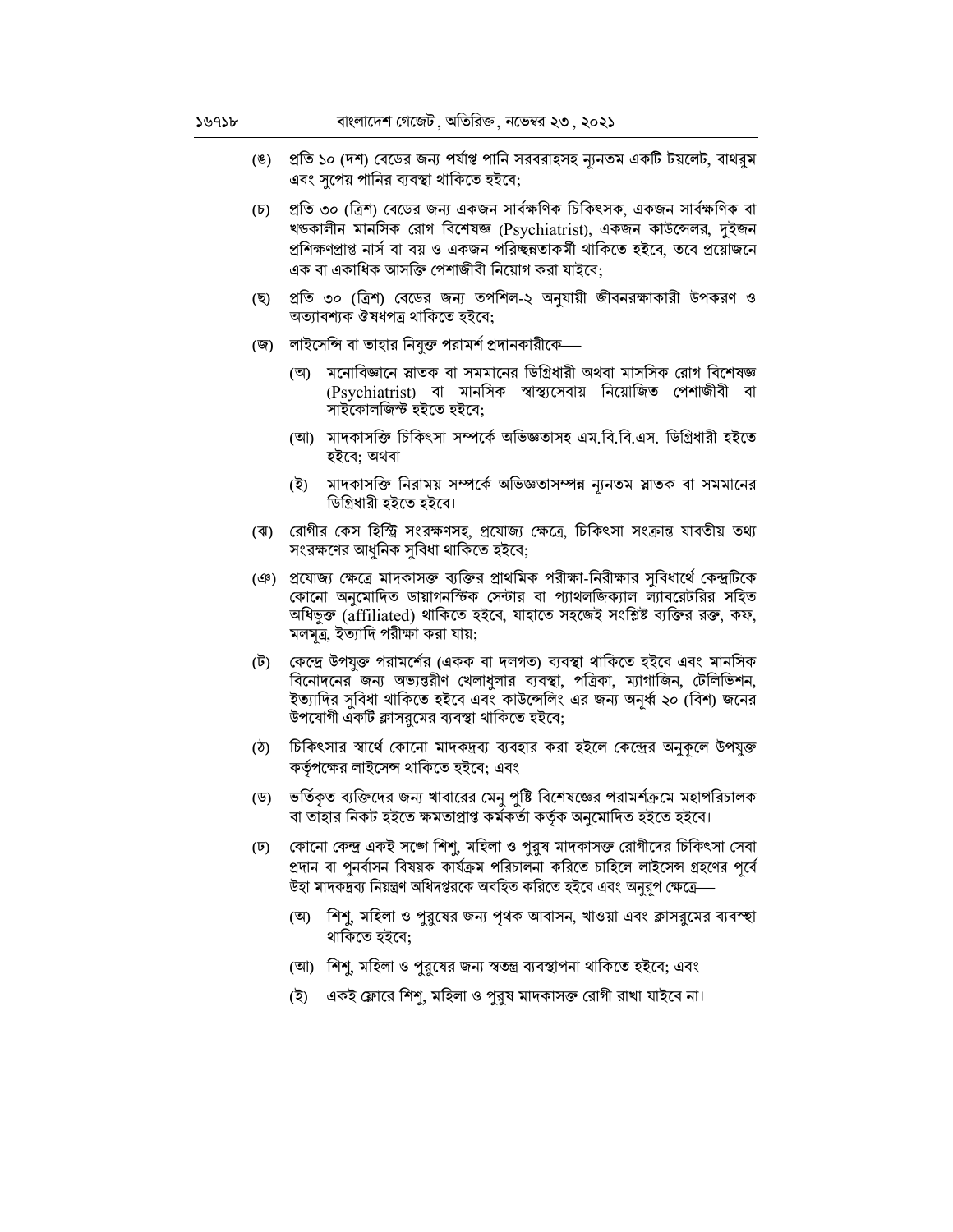(২) মাদকাসক্তি পরামর্শ কেন্দ্র প্রতিষ্ঠা ও পরিচালনার জন্য নিম্নবর্ণিত শর্ত পালন করিতে হইবে, যথা :-

- (ক) রোগী ও তাহার আভিভাবকদের অপেক্ষার জন্য যথাযথ স্বাস্থ্যকর পরিবেশসহ বসার ব্যবস্হা থাকিতে হইবে;
- (খ) রোগীকে পরামর্শ প্রদান করার কক্ষে স্বাস্থ্যকর পরিবেশ ও গোপনীয়তা নিশ্চিত করিতে হইবে;
- (গ) পরামর্শ প্রদানকারীকে পূর্ণকালীন বা খডকালীন মানসিক রোগ বিশেষজ্ঞ (Psychiatrist) বা মানসিক স্বাস্থ্য সেবায় নিয়োজিত পেশাজীবী বা সাইকোলজিন্ট বা আসক্তি পেশাজীবী হইতে হইবে;
- (ঘ) পরামর্শ গ্রহণকারী রোগীদের নাম, ঠিকানা, বয়স এবং রোগের সংক্ষিপ্ত ইতিহাস রেজিস্টারে যথাযথ নিরাপত্তা নিশ্চিতপূর্বক সংরক্ষণ করিতে হইবে।

(৩) মহিলাদের জন্য সার্বক্ষণিক মহিলা স্টাফ, মহিলা ডাক্তার ও মহিলা কাউন্সেলর থাকিতে হইবে, তবে মহিলা ডাক্তার বা মহিলা কাউন্সেলর পাওয়া না গেলে লাইসেন্সিং কর্তৃপক্ষের অনুমোদন সাপেক্ষে পুরুষ ডাক্তার বা কাউন্সেলর নিয়োগ প্রদান করা যাইবে।

(৪) মাদকাসক্ত মহিলাদের নিরাময় কেন্দ্রে ভর্তির পূর্বে প্রেগনেন্সি টেস্ট করিতে হইবে।

(৫) মহিলা মাদকাসক্ত রোগীদের ওয়ার্ডে প্রবেশমুখে সিসি ক্যামেরা থাকিতে হইবে এবং ক্যামেরার ফুটেজ ন্যূনতম ৩ (তিন) মাস পর্যন্ত সংরক্ষণ করিতে হইবে।

ব্যা**খ্যা।**—এই বিধির উদ্দেশ্য পূরণকল্পে "মানসিক স্বাস্থ্য সেবায় নিয়োজিত পেশাজীবী বা সাইকোলজিস্ট" অৰ্থ কোনো স্বীকৃত বিশ্ববিদ্যালয় হইতে ডিগ্ৰিপ্ৰাপ্ত ক্লিনিক্যাল সাইকোলজিস্ট, এডুকেশনাল সাইকোলজিস্ট, কাউন্সেলিং সাইকোলজিস্ট এবং মানসিক স্বাস্থ্য বিষয়ে বিশেষজ্ঞ মনোবিজ্ঞানী, সাইকিয়াট্রিক, ক্লিনিক্যাল সাইকোলজি, সাইকিয়াট্রিক সোশ্যাল ওয়ার্ক, অকুপেশনাল থেরাপি, এডুকেশনাল সাইকোলজি, কাউন্সেলিং, কাউন্সেলিং সাইকোলজি, সাইকোথেরাপি এবং সাইকিয়াট্রিক নার্সিং-এ নিয়োজিত স্বীকৃত বিশ্ববিদ্যালয় বা প্রতিষ্ঠান হইতে ডিগ্রি ও প্রশিক্ষণপ্রাপ্ত ব্যক্তি।

৫। **লাইসেন্সের মেয়াদ ও নবায়ন, ইত্যাদি।**—(১) লাইসেন্সের মেয়াদ হইবে লাইসেন্স ইস্যুর তারিখ হইতে এক বৎসর এবং উহা প্রতি বৎসর নবায়নযোগ্য হইবে।

(২) উপ-বিধি (১) এ বর্ণিত লাইসেন্সের মেয়াদ শেষ হইবার ৩০ (ত্রিশ) দিন পূর্বে নবায়নের জন্য লাইসেন্সিং কর্তৃপক্ষের নিকট আবেদন করিতে হইবে।

(৩) উপ-বিধি (২) এর অধীন আবেদন প্রাপ্তির ৭ (সাত) দিনের মধ্যে লাইসেন্সিং কর্তৃপক্ষ সংশ্লিষ্ট কেন্দ্র সরেজমিনে পরিদর্শন করিবে এবং পরিদর্শন করিবার পর যদি এই মর্মে সন্তুষ্ট হয় যে, কেন্দ্রটি পরিচালনার জন্য প্রযোজ্য সকল শর্তাদি প্রতিপালন করিয়াছেন তাহা হইলে লাইসেন্স নবায়ন করিবে।

(8) লাইসেন্স নবায়নের জন্য তপশিল-১ অনুযায়ী নবায়ন ফিস "সরকারি রাজস্ব বিবিধ খাত (কোড নম্বর ৩-৭৩৭৩-০০০০-২৬৮১)" এ ট্রেজারী চালানের মাধ্যমে বাংলাদেশ ব্যাংক অথবা সরকার কৰ্তৃক নিৰ্ধারিত যে কোনো তফসিলী ব্যাংকে জমা প্রদান করিতে হইবে।

৬। **লাইসেন্স হস্তান্তর, ঠিকানা পরিবর্তন ও অংশীদার নিয়োগ।**—লাইসেন্সিং কর্তৃপক্ষের অনুমতি ব্যতীত কোনো লাইসেন্স হস্তান্তর বা উহার অংশীদার পরিবর্তন বা অন্য কোনো ব্যক্তিকে এজেন্ট হিসাবে নিয়োগ বা কর্তৃত্ব প্রদান করা যাইবেনা এবং কেন্দ্রের ঠিকানা পরিবর্তন করা যাইবে না।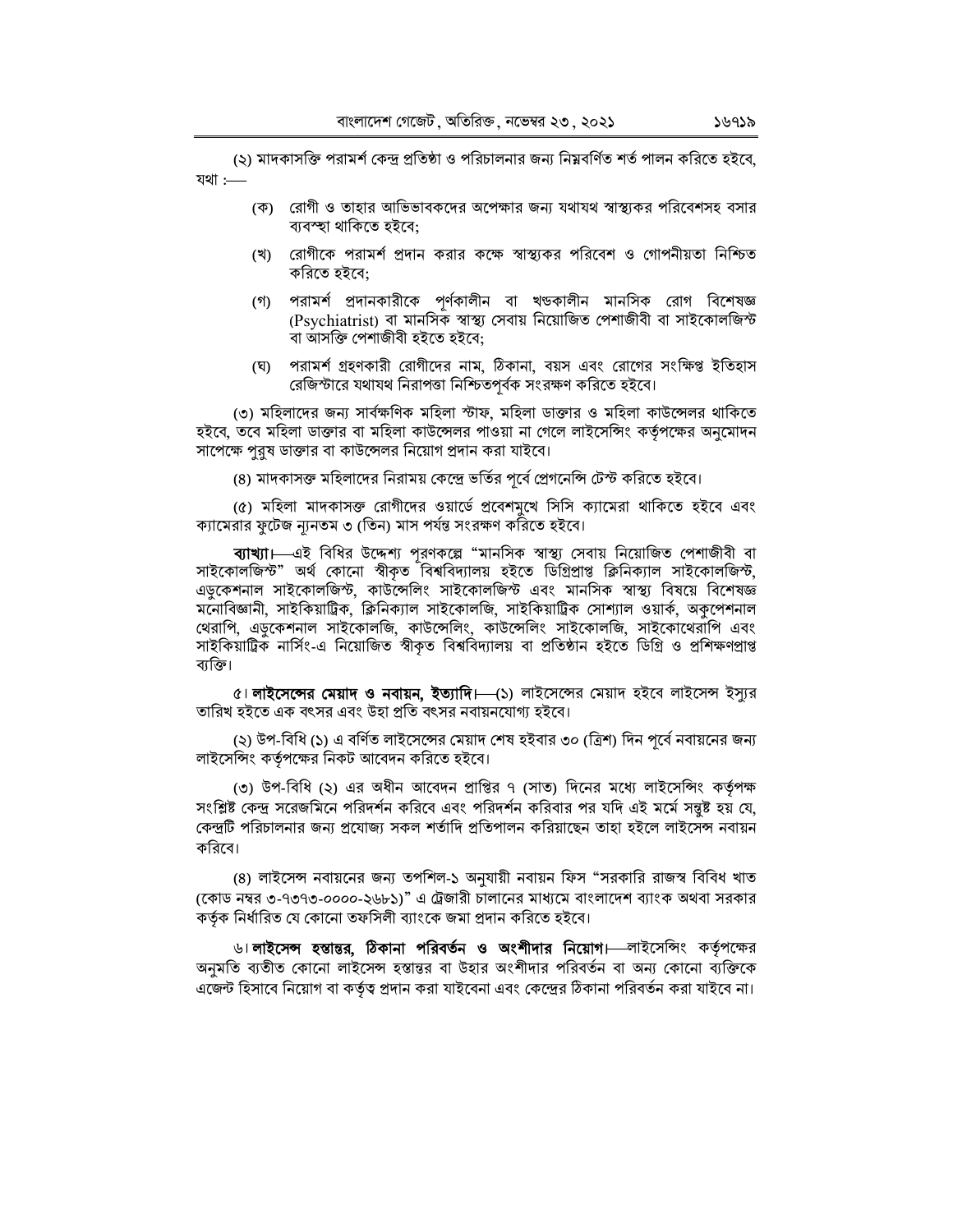৭। **পরিদর্শন।** (১) লাইসেন্সিং কর্তৃপক্ষ লাইসেন্স এবং লাইসেন্সের অধীন স্থাপিত কেন্দ্রের যন্ত্রপাতি, সাজসরঞ্জাম, রোগী ও মাদকদ্রব্যের ব্যবহার সংক্রান্ত রেজিস্ট্রার ও হিসাবের খাতাপত্র পরীক্ষা-নিরীক্ষা, যাচাই, পর্যবেক্ষণ ও পরিদর্শন করিতে পারিবেন এবং সংশ্লিষ্ট লাইসেন্সি লাইসেন্সিং কর্তৃপক্ষের চাহিদা মোতাবেক সকল প্রকার সহযোগিতা প্রদান করিতে বাধ্য থাকিবেন।

(২) পরিদর্শনকালে পরিদর্শনকারী কর্মকর্তা যদি এইমর্মে নিশ্চিত হন যে, কোনো লাইসেন্সি লাইসেন্সের কোনো শর্ত এবং আইন বা এই বিধিমালার কোনো বিধান লঙ্ঘন করিয়াছে তাহা হইলে উহা অবিলম্বে যথাযথ কৰ্তৃপক্ষকে অবহিত করিবেন।

৮। **চিকিৎসা গ্রহণে অনিচ্ছুক রোগী ভর্তি।** (১) মাদকাসক্ত রোগীর অনিচ্ছা সত্ত্বেও অভিভাবকের অনুমতি সাপেক্ষে কৌনো কেন্দ্র সংশ্লিষ্ট রোগীকে ভর্তি ও চিকিৎসা সেবা প্রদান করিতে পারিবে, তবে অনিচ্ছুক রোগীকে চিকিৎসা প্রদানের পূর্বে অভিভাবকের লিখিত অনুমতি গ্রহণ এবং সংশ্লিষ্ট থানা অথবা স্থানীয় মাদকদ্ৰব্য নিয়ন্ত্ৰণ অফিসকে অবহিত করিতে হইবে।

(২) উপ-বিধি (১) এর অধীন রোগী ভর্তির ক্ষেত্রে সংশ্লিষ্ট রোগীকে ৭ (সাত) দিনের মধ্যে মাদকাসক্তির প্রমাণ হিসাবে ক্লিনিক্যাল ও ল্যাবরেটরি টেস্ট করিতে হইবে।

ব্যাখ্যা।—এই বিধির উদ্দেশ্য পরণকল্পে "অভিভাবক" অর্থ :—

- (ক) মাদকাসক্ত ব্যক্তি অবিবাহিত হইলে তাহার পিতা বা মাতা অথবা তাহাদের অবর্তমানে রক্ত সম্পর্কীয় ভাই বা বোন:
- (খ) মাদকাসক্ত ব্যক্তি বিবাহিত হইলে স্বামী বা স্ত্ৰী অথবা, প্ৰযোজ্য ক্ষেত্ৰে, পিতা বা মাতা অথবা সাবালক সন্তান:
- (গ) দফা (ক) বা (খ) তে উল্লিখিত ব্যক্তিবর্গের অবর্তমানে কোনো নিকটাত্নীয়ের আবেদনের প্রেক্ষিতে উপযুক্ত আদালত কর্তৃক অনুমোদিত কোনো ব্যক্তি।

৯। লাইসেন্স ব্যতীত কেন্দ্র পরিচালনা ও লাইসেন্সের শর্তভঙ্গা—(১) কোনো ব্যক্তি লাইসেন্স ব্যতীত কেন্দ্র পরিচালনা করিলে লাইসেন্সিং কর্তৃপক্ষ সংশ্লিষ্ট কেন্দ্র বন্ধ করিয়া দিতে পারিবে এবং সংশ্লিষ্ট ব্যক্তির বিরদ্ধে আইনের বিধান অনযায়ী প্রয়োজনীয় ব্যবস্থা গ্রহণ করিতে পারিবে।

(২) কোনো ব্যক্তি লাইসেন্সের শর্ত ভঙ্গ করিলে লাইসেন্সিং কর্তৃপক্ষ সংশ্লিষ্ট ব্যক্তির বিরুদ্ধে আইনের ধারা ১৫. ১৬ ও ১৭ এর অধীন প্রয়োজনীয় ব্যবস্থা গ্রহণ করিতে পারিবে।

১০। **সেবার বিষয়ে অভিযোগ।**—(১) প্রত্যেক কেন্দ্র তৎকর্তৃক প্রদত্ত যে কোনো সেবার বিষয়ে আসক্ত ব্যক্তি বা তাহার পরিবার কর্তৃক অভিযোগ করিবার জন্য একটি অভিযোগ বহি ও অভিযোগ বক্স সংরক্ষণ করিবে।

(২) সংশ্লিষ্ট কর্মকর্তা নিয়মিত অভিযোগ বহি ও অভিযোগ বক্স পরীক্ষা করিবেন এবং অভিযোগের বিষয় যাচাই-বাছাইপূর্বক সত্যতা পাওয়া গেলে আইনানুগ ব্যবস্থা গ্রহণ করিবেন।

১১। অম্পষ্টতা দরীকরণ। এই বিধিমালার কোনো বিধানের অম্পষ্টতার কারণে উহা কার্যকর করিবার ক্ষেত্রে কোনো অসবিধা দেখা দিলে সরকার, আইনের বিধানের সহিত সামঞ্জস্য রাখিয়া, প্রশাসনিক আদেশ দ্বারা বিষয়টি স্পষ্টীকরণ করিতে বা ব্যাখ্যা প্রদান করিতে পারিবে।

১২। **রহিতকরণ ও হেফাজত।**—(১) এই বিধিমালা কার্যকর হওয়ার সঙ্গে সঙ্গে বেসরকারি পর্যায়ে মাদকাসক্তি পরামর্শ কেন্দ্র, মাদকাসক্তি নিরাময় কেন্দ্র ও মাদকাসক্ত পুনর্বাসন কেন্দ্র প্রতিষ্ঠা ও পরিচালনা বিধিমালা, ২০০৫ রহিত হইবে।

(২) উপ-বিধি (১) এর অধীন রহিতকরণ সত্ত্বেও, উক্ত বিধিমালার অধীন যে সকল কার্যক্রম নিষ্পন হইয়াছে তাহা এই বিধিমালার অধীন সম্পন্ন হইয়াছে বলিয়া গণ্য হইবে এবং এই বিধিমালা জারির তারিখে অনিষ্পন্ন কার্যাদি. যতদর সম্ভব, এই বিধিমালার অধীন নিষ্পন্ন করিতে হইবে।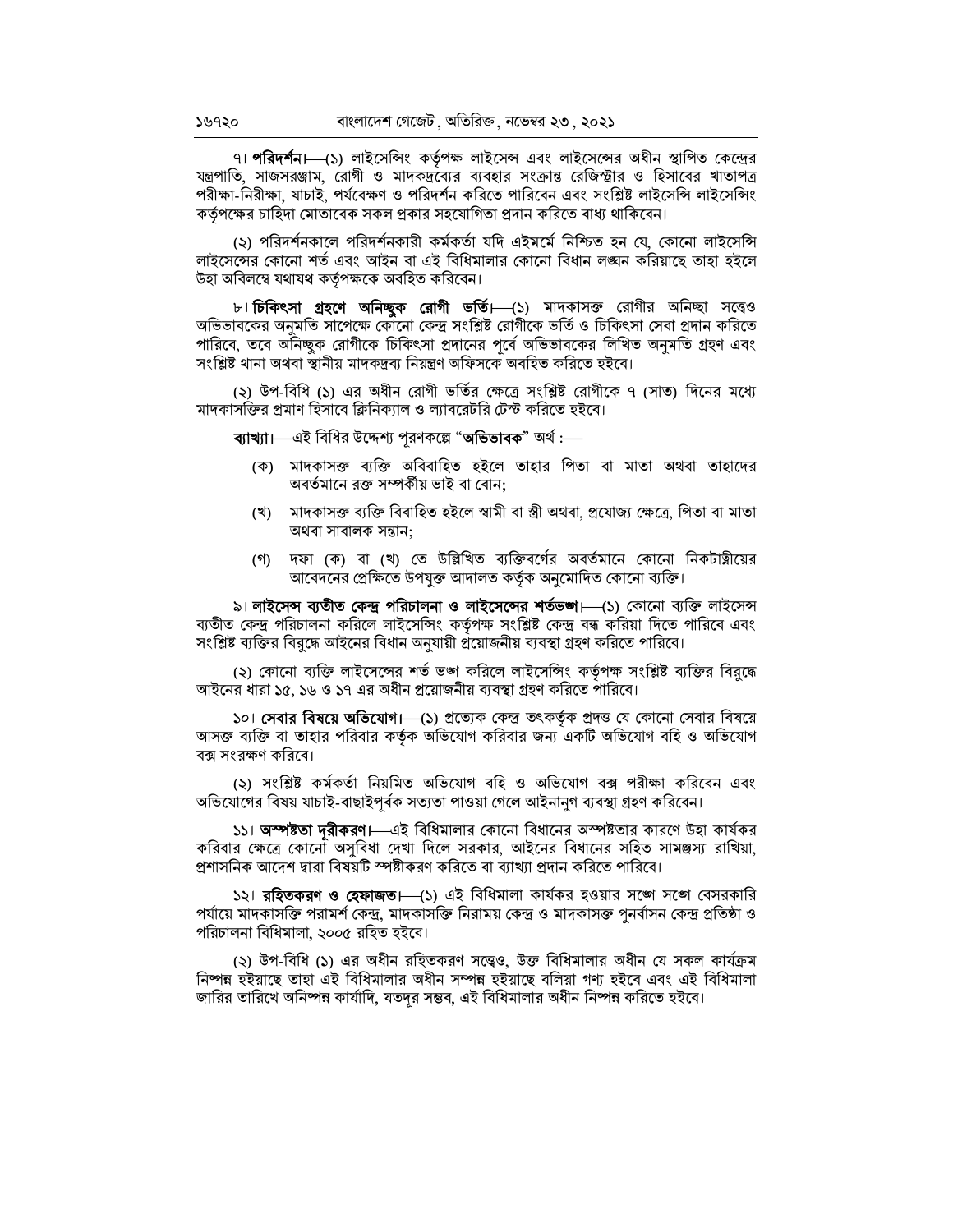# তপশিল-১  $[$ বিধি ৩(৬), ৩(৮) ও ৫(৪) দ্রষ্টব্য] <u>লাইসেন্স/নবায়ন ফিস, ইত্যাদি</u>

| ক্ৰমিক নং    | বিবরণ                                                                                                               | ফিসের হার                                                                                           |  |
|--------------|---------------------------------------------------------------------------------------------------------------------|-----------------------------------------------------------------------------------------------------|--|
| (5)          | (5)                                                                                                                 | $($ ° $)$                                                                                           |  |
| $\mathsf{S}$ | প্রতিষ্ঠা ও পরিচালনার লাইসেন্স/নবায়ন ফিস                                                                           |                                                                                                     |  |
|              | (ক) মাদকাসক্তি পরামর্শ কেন্দ্র                                                                                      | ২,০০০/- টাকা                                                                                        |  |
|              | (খ) মাদকাসক্তি নিরাময় কেন্দ্র/মাদকাসক্তি পুনর্বাসন<br>কেন্দ্র/মাদকাসক্তি পরামর্শ কেন্দ্র<br>(এক বা একাধিক কেন্দ্র) | ৫,০০০/- টাকা (১০ বেড পৰ্যন্ত)<br>১০,০০০/- টাকা (২০ বেড পৰ্যন্ত)<br>২০,০০০/-টাকা (২০ বেড এর<br>অধিক) |  |
| ২।           | বিলম্ব নবায়ন ফিস                                                                                                   |                                                                                                     |  |
|              | (ক) ৩ (তিন) মাস পর্যন্ত বিলম্বের জন্য                                                                               | লাইসেন্স ফি এর অতিরিক্ত ২৫%                                                                         |  |
|              | (খ) ৬ (ছয়) মাস পর্যন্ত বিলম্বের জন্য                                                                               | লাইসেন্স ফি এর অতিরিক্ত ৫০%                                                                         |  |
|              | (গ) ৬ (ছয়) মাসের উর্ধ্বে কিন্তু ৩ (তিন) বৎসরের মধ্যে<br>বিলম্বের জন্য                                              | লাইসেন্স ফি এর অতিরিক্ত ৬০%                                                                         |  |
| ৩।           | ডুপ্লিকেট লাইসেন্স ফিস                                                                                              | লাইসেন্স ফি এর ২০%                                                                                  |  |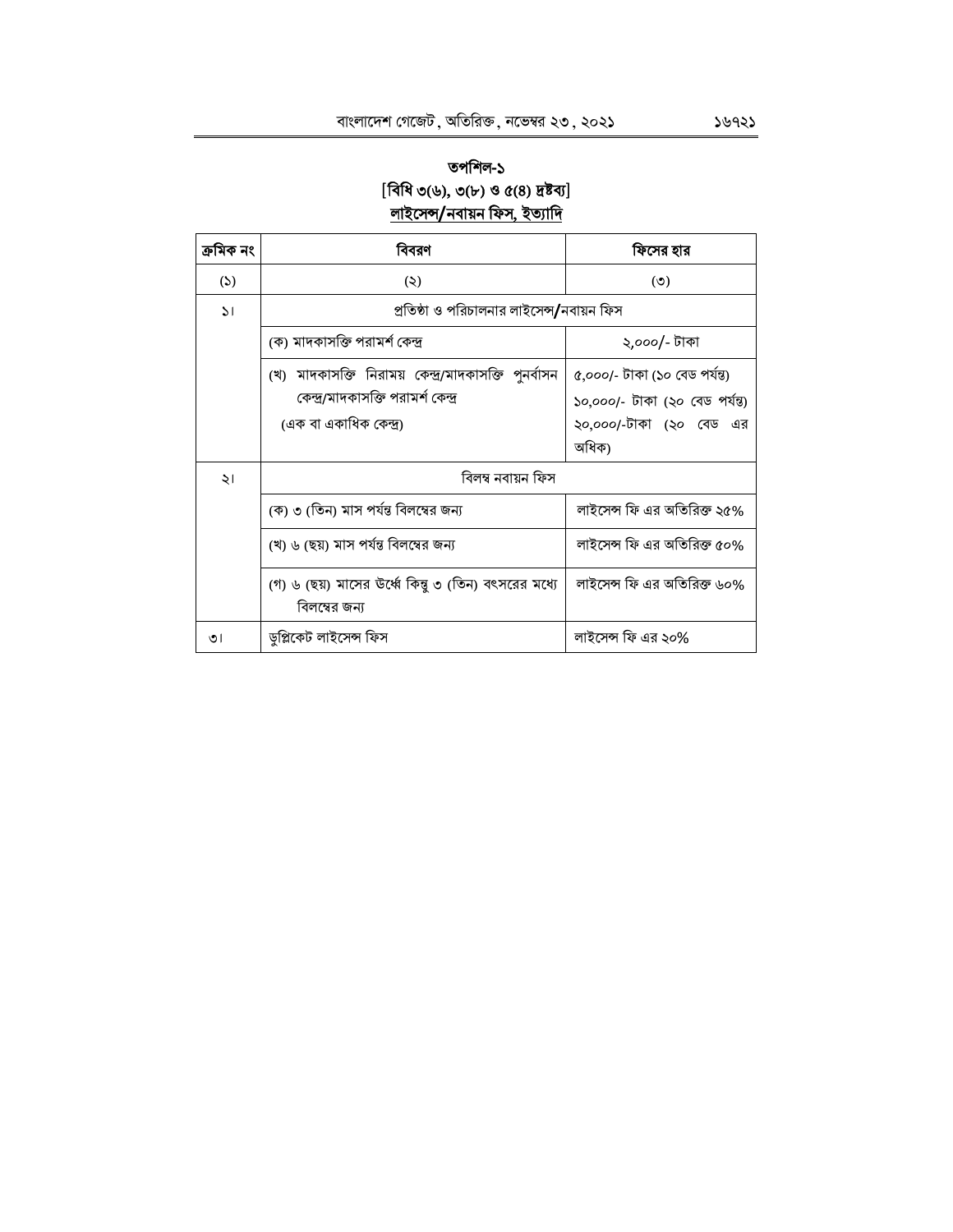# তপশিল-২

[বিধি ৪ (১) (ছ) দ্ৰষ্টব্য]

# প্রতি ত্রিশ বেডের জন্য জীবনরক্ষাকারী উপকরণ ও অত্যাবশ্যক ঔষধপত্রাদি

| ক্ৰমিক নং      | বিবরণ                                                      | সংখ্যা                          |
|----------------|------------------------------------------------------------|---------------------------------|
| (5)            | (5)                                                        | (5)                             |
| $\mathcal{L}$  | বিছানাপত্ৰসহ খাট                                           | জনপ্ৰতি                         |
| ২।             | লকার/টেবিল                                                 | জনপ্ৰতি                         |
| ৩।             | জরুরি বিদ্যুৎ সরবরাহ/জেনারেটরের ব্যবস্থা                   | কেন্দ্রের জন্য প্রয়োজন অনুসারে |
| 81             | স্যালাইন                                                   | ১ সেট                           |
| $\alpha$       | জেনারেল ইন্সট্রুমেন্ট                                      | ১ সেট                           |
| ৬।             | ক্যাথিটারস রাইলসটিউব, স্টমাক টিউব,<br>ফ্লেটাস টিউব         | ১ সেট                           |
| 91             | প্যাশেন্ট ট্ৰলি                                            | ১টি                             |
| b <sub>1</sub> | স্ট্রেচার                                                  | ১টি                             |
| ৯।             | বেড প্যান                                                  | ২টি                             |
| ১০।            | ইউরিনাল                                                    | ৪ টি                            |
| 331            | ডুচ ক্যান                                                  | ২টি                             |
| 331            | ফ্লো মিটার ও মাস্কসহ অক্সিজেন সিলিন্ডার                    | ২ টি                            |
| 501            | এম্ব ব্যাগ                                                 | ২টি                             |
| 581            | ট্ৰান্সফিউশন সেট                                           | ২টি                             |
| ১৫।            | ইলেকট্রিক সাকার                                            | ১টি                             |
| 541            | স্টেরিলাইজার                                               | ১টি                             |
| 391            | সার্জিকাল কাঁচি, ব্লেড, ইত্যাদি                            | ১ সেট                           |
| 5b1            | রেফ্রিজারেটর                                               | ১টি                             |
| 321            | পর্যাপ্ত আলোর ব্যবস্থা                                     | কেন্দ্রের জন্য প্রয়োজন অনুসারে |
| ২০।            | অন্যান্য জীবনরক্ষাকারী উপকরণাদি ও<br>অত্যাবশ্যক ঔষধপত্রাদি | কেন্দ্রের জন্য প্রয়োজন অনুসারে |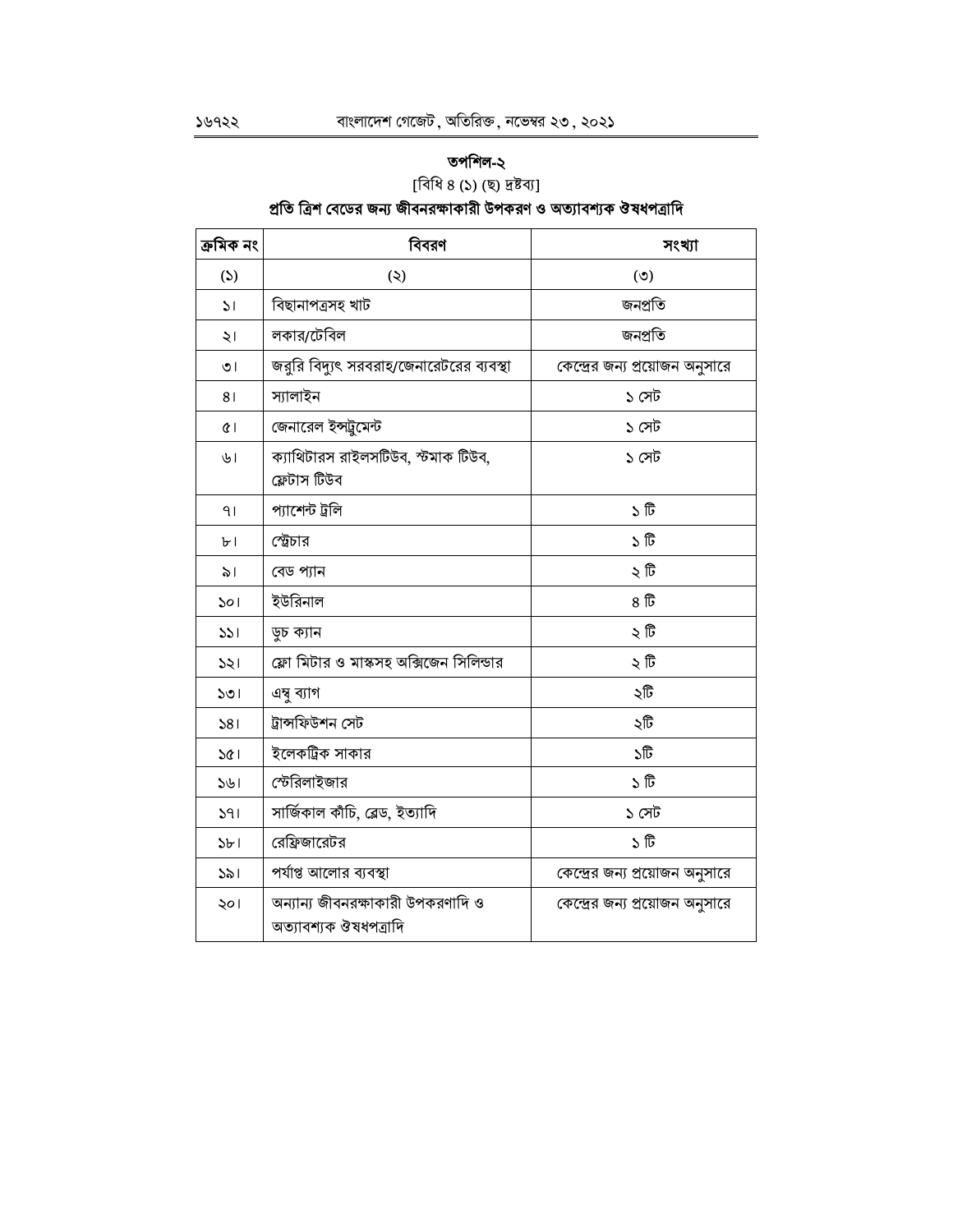## তপশিল-৩ ফরম-ক

[বিধি ৩(৩) দ্ৰষ্টব্য]

#### লাইসেন্সের আবেদন ফরম

বরাবর, মহাপরিচালক মাদকদ্রব্য নিয়ন্ত্রণ অধিদপ্তর প্ৰধান কাৰ্যালয়, ঢাকা

মাধ্যম: উপপরিচালক জেলা/মেট্রোপলিটন/বিশেষ জোন কার্যালয়

মাদ্রকদ্রব্য নিয়ন্ত্রণ অধিদপ্তর

- ১। আবেদনকারীর নাম :
- ২। পিতার নাম :
- ৩। মাতার নাম:
- ৪। আবেদনকারীর পেশা:
- ৫। আবেদনকারীর ঠিকানা:
	- (ক) বৰ্তমান ঠিকানা:
	- (খ) স্থায়ী ঠিকানা:
- ৬। আবেদনকারীর জাতীয় পরিচয়পত্র/পাসপোর্ট নম্বর:
- ৭। প্রতিষ্ঠানের নাম ও ঠিকানা :
- ৮। প্রতিষ্ঠান স্থাপনের সন ও তারিখ :
- ৯। অবকাঠামোগত বর্ণনা (প্রয়োজনে পৃথক কাগজে সংযুক্ত করা যাইবে):

১০। যে কার্যক্রমের উদ্দেশ্যে কেন্দ্র প্রতিষ্ঠা ও পরিচালনার জন্য লাইসেন্সের আবেদন করা হইয়াছে (টিক চিহ্ন দিন)

- (ক) মাদকাসক্তি পরামর্শ কেন্দ্র
- (খ) মাদকাসক্তি নিরাময় কেন্দ্র
- (গ) মাদকাসক্তি পুনর্বাসন কেন্দ্র |
- (ঘ) একটি কেন্দ্রে একাধিক উদ্দেশ্যে আবেদন করা হইলে উহার বিবরণ: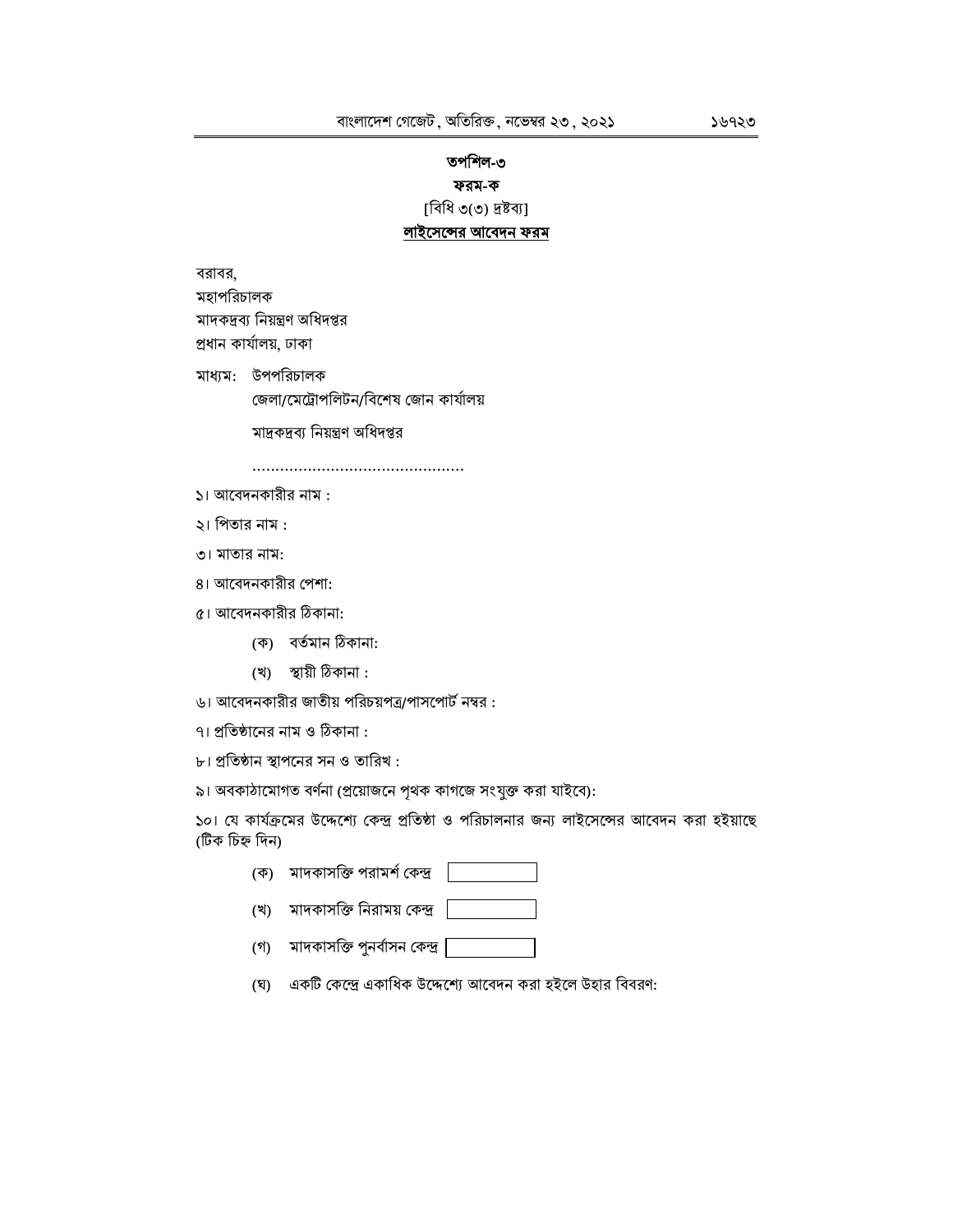১১। অন্য কোনো সংস্হার লাইসেন্স/নিবন্ধন থাকিলে—

| লাইসেন্স/নিবন্ধন<br>নম্বর | তারিখ | মেয়াদকাল | প্রদানকারী কর্তৃপক্ষের নাম ও<br>ঠিকানা |
|---------------------------|-------|-----------|----------------------------------------|
|                           |       |           |                                        |

১২। নিয়োজিত পেশাজীবীর সংখ্যা (চিকিৎসক ও মানসিক রোগ বিশেষজ্ঞের (Psychiatrist) নাম, ঠিকানাসহ তালিকা প্ৰদান করিতে হইবে) :

| নং         | পদের নাম                                     | সংখ্যা |
|------------|----------------------------------------------|--------|
| (5)        | সার্বক্ষণিক চিকিৎসক                          |        |
| (5)        | খণ্ডকালীন চিকিৎসক                            |        |
| (5)        | খণ্ডকালীন মানসিক রোগ বিশেষজ্ঞ (Psychiatrist) |        |
| (8)        | কর্মকর্তা-কর্মচারীর সংখ্যা                   |        |
| $(\delta)$ | কাউন্সেলর                                    |        |
| (৬)        | আসক্তি পেশাজীবী (যদি থাকে)                   |        |

১৩। কোনো বিদেশি চিকিৎসক/পরামর্শক নিয়োজিত থাকিলে উপযুক্ত কর্তৃপক্ষের অনুমতি রহিয়াছে কি না উহার বিবরণ:

১৪। কেন্দ্রে চিকিৎসার জন্য কোনো মাদকদ্রব্য ব্যবহার করা হইলে তৎসম্পর্কে উপযুক্ত কর্তৃপক্ষের লাইসেন্স গ্রহণ করা হইয়াছে কি না উহার বিবরণ :

১৫। কেন্দ্রে ব্যবহৃত জীবনরক্ষাকারী উপকরণাদি ও অত্যাবশ্যক ঔষধপত্রের তালিকা (পরামর্শ কেন্দ্র ব্যতীত) (প্রয়োজনে পৃথক কাগজে সংযুক্ত করা যাইবে):

আমি হলফ করিয়া এই মর্মে ঘোষণা করিতেছি যে, উপরোল্লিখিত তথ্যাবলি সত্য ও ইচ্ছাকৃতভাবে কোনো তথ্য গোপন করি নাই বা ভুল তথ্য প্রদান করি নাই, এবং আমি আরও ঘোষণা করিতেছি যে, আমি মাদকদ্রব্য নিয়ন্ত্রণ আইন, ২০১৮ ও তদধীন প্রণীত বিধিমালার বিধান, লাইসেন্সিং কর্তৃপক্ষ কর্তৃক প্রদত্ত আদেশ এবং লাইসেন্সের সকল শর্ত প্রতিপালনে বাধ্য থাকিব।

তারিখ :

. . . . . . . . . . . . . . . . . . . .

(আবেদনকারীর স্বাক্ষর ও সিল)

(আবেদনে বৰ্ণিত তথ্যাবলির সমর্থনে উপযুক্ত কাগজপত্র সংযুক্ত করিতে হইবে)

 $5.5928$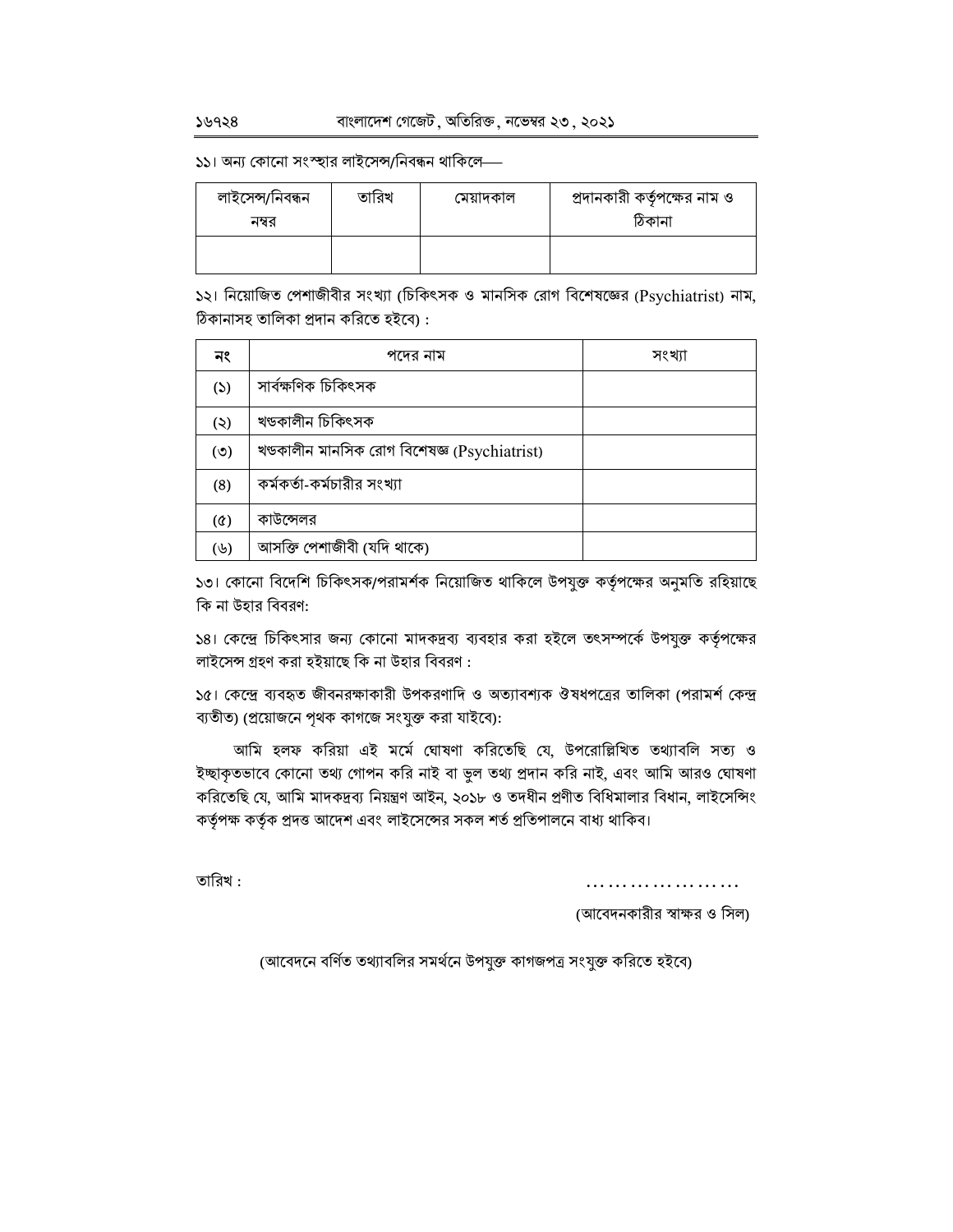#### ফরম-খ

[বিধি ৩(৬) দ্রষ্টব্য]

### লাইসেন্স

মাদকদ্রব্য নিয়ন্ত্রণ আইন, ২০১৮ এর ধারা ৬১(৩) এবং বেসরকারি পর্যায়ে মাদকাসক্তি নিরাময় কেন্দ্র, মাদকাসক্তি পুনর্বাসন কেন্দ্র ও মাদকাসক্তি পরামর্শ কেন্দ্র প্রতিষ্ঠা ও পরিচালনা বিধিমালা, ২০২১ এর বিধি ৩ এর বিধান অনুসারে লাইসেন্সিং কর্তৃপক্ষ নিম্নবর্ণিত শর্ত ও বর্ণনা মোতাবেক বেসরঁকারি পর্যায়ে মাদকাসক্তি নিরাময় কেন্দ্র/মাদকাসক্তি পুনর্বাসন কেন্দ্র/মাদকাসক্তি পরামর্শ কেন্দ্র প্রতিষ্ঠা ও পরিচালনার জন্য লাইসেন্স প্রদান করিল:

- $(5)$
- $(5)$
- $(0)$  লাইসেন্সের ধার্যকৃত ফি এর পরিমাণ (টাকা) : ................................
- $(8)$
- লাইসেন্সপ্রাপ্ত প্রতিষ্ঠানের মালিক/প্রধানের নাম, পদবি ও ঠিকানা : ..............  $(\mathcal{Q})$
- 
- (৭) যে উদ্দেশ্যে লাইসেন্স প্রদান করা হইল:
	- (ক) মাদকাসক্তি নিরাময় কেন্দ্র
	- (খ) মাদকাসক্তি পনর্বাসন কেন্দ্র
	- (গ) মাদকাসক্তি পরামর্শ কেন্দ্র
	- (ঘ) যদি একাধিক উদ্দেশ্য হয় উহার বিবরণ:
- $(b)$  বেড সংখ্যা:
- (৯) পেশাজীবীর সংখ্যা:

| নং         | পদের নাম                                     | সংখ্যা |
|------------|----------------------------------------------|--------|
| (5)        | সাৰ্বক্ষণিক চিকিৎসক                          |        |
| (5)        | খণ্ডকালীন চিকিৎসক                            |        |
| (৩)        | খণ্ডকালীন মানসিক রোগ বিশেষজ্ঞ (Psychiatrist) |        |
| (8)        | কর্মকর্তা-কর্মচারীর সংখ্যা                   |        |
| $(\delta)$ | কাউন্সেলর                                    |        |
| (৬)        | আসক্তি পেশাজীবী (যদি থাকে)                   |        |

(১১) অন্য কোনো সংস্হা কর্তৃক প্রদত্ত নিবন্ধন বা লাইসেন্স নং (প্রযোজ্য ক্ষেত্রে) .......................... নিবন্ধন/লাইসেন্স প্রদানকারী কর্তৃপক্ষ ..................তারিখ ..................... (ময়াদকাল ......................।